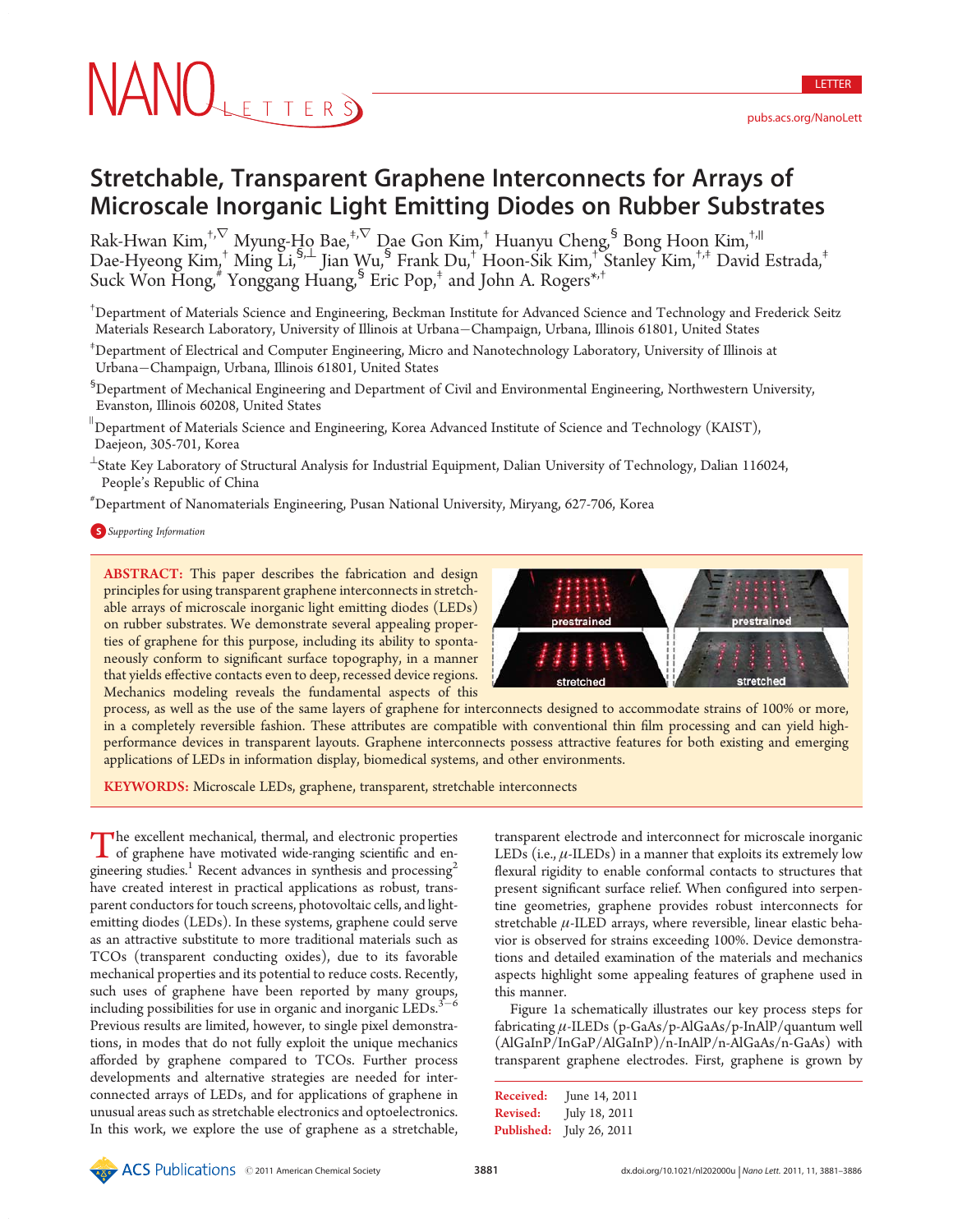

Figure 1. (a) Schematic illustration of layouts and fabrication procedures for  $\mu$ -ILEDs with transparent graphene electrodes. (b) Optical image of a graphene film transferred to a SiO<sub>2</sub>/Si substrate. The boundary (dashed arrow) indicates the patterned edge of the graphene film. (c) Raman map of  $I(G)/I(2D)$  ratio from the region indicated by the dashed white box in the microscope image of frame b. (d) Typical scanning electron microscopy (SEM) image of the transferred graphene film.

chemical vapor deposition  $(CVD)^2$  on sheets of copper foil, with temperatures, pressures, and gas mixtures of 1000 °C, 2.6 Torr, and  $CH_4: H_2$  (850:50 sccm), respectively. Removing the graphene by coating it with a thin layer of poly(methyl methacrylate) (PMMA A2; Microchem.; 100 nm thick) and then etching away the copper (1 M aqueous solution of  $FeCl<sub>3</sub>$ ), followed by transfer completes the integration (See Supporting Information and Figure S1). The receiving substrate consists of a printed array of AlInGaP  $\mu$ -ILEDs (100  $\times$  100  $\mu$ m<sup>2</sup>; 2.5  $\mu$ m thickness), formed and processed according to procedures described elsewhere.<sup>7</sup> These devices support predefined Ohmic metal n-contacts and etched regions for p-contacts. A spin-coated thin dielectric layer (epoxy; Microchem.; SU-8; 1.2  $\mu$ m thickness), patterned to expose both contacts, encapsulates all other parts of the structure, as shown in the schematic illustration of Figure 1a (boxed image). Washing away the PMMA with acetone and then gently drying leads to spontaneous mechanical sagging of the graphene, in a manner that establishes conformal coverage over the relief associated with the  $\mu$ -ILEDs and their dielectric overcoats. Photolithography and reactive ion etching patterns the graphene into interconnect structures, thereby completing the fabrication (right frame of Figure 1a).

To characterize the typical CVD graphene employed in this study, we present an optical image of graphene transferred to a 300 nm thick layer of  $SiO<sub>2</sub>$  on a Si substrate (Figure 1b). This image displays uniform contrast, except for some isolated dark regions, indicated by blue triangles. Raman spectroscopy (633 nm excitation) over a representative area (dashed white box in Figure 1b) yields a map of the ratio of peak intensities in the G and 2D bands,  $I(G)/I(2D)$ , as shown in Figure 1c (pixel) size ∼3  $\mu$ m; beam diameter ∼1  $\mu$ m). Most areas have ratios  $I(G)/I(2D) < 0.5$ , consistent with monolayer graphene.<sup>8,9</sup> The small regions with dark contrast (blue triangles) correspond to ratios of ∼1.5 (Figure 1c) which are a few graphitic islands. The SEM image in Figure 1d also shows expected rippled structures (white) in the transferred graphene film, created due to mismatches in the thermal expansion coefficients of copper and graphene.<sup>10</sup>

A key feature of the graphene as implemented here is its ability to conform to significant surface topography. This behavior results from its exceptionally low flexural rigidity, EI <sup>∼</sup>1.1  $10^{-19}$  J (per unit width) for monolayer graphene,  $11$  which is 6

orders of magnitude smaller than that of PMMA (100 nm thick, elastic modulus 2.89 GPa).<sup>12</sup> The resulting contact (i.e., intimate, conformal lamination) provides robust electrical interconnects between devices, even for cases where the associated relief is significant, as illustrated schematically in Figure 2a. Step heights from the top of the epoxy layer to the surfaces of the p- and n-contact regions are ∼1.2 and ∼3 μm, respectively. Surface profilometry measurements (Sloan Dektak) and optical micrographs at different stages of the process flow appear in panels b and c of Figure 2, respectively. These results show that, after removal of the PMMA, the graphene conforms nearly perfectly to the underlying relief structures, as will be further demonstrated in Figure 3. The mechanism relies on low flexural rigidity of graphene, which can lead to the bending energy that is much smaller than the adhesion energy associated with contact to the GaAs, even for substantial relief heights. Mechanics analysis detailed in the Supporting Information shows that sagging of graphene onto GaAs occurs when

$$
\frac{9E1h^2}{\gamma L^4} < 0.01\tag{1}
$$

where EI is the flexural rigidity (per unit width),  $h$  is the total height of the relief (sum of step height of p (or n) contact  $region(s)$  and the thickness of epoxy layer),  $L$  is the step length, and  $\gamma$  is the work of adhesion between graphene and GaAs (per unit width). For EI =  $1.1 \times 10^{-19}$  J (graphene),  $h = 3 \mu$ m as in experiments, and  $\gamma \sim 0.15 \,\mathrm{J/m^2}$  (ref 13), a step length L as small as a few micrometers still ensures sagging. The percentage of contact coverage between graphene and GaAs is given analytically by  $1-2[18E1h^2/(\gamma L^4)]^{1/4}$ , and is shown in Figure 2d. For  $L = 20 \mu m$  as in experiments, 99% and 60% of overlying films of graphene and PMMA (100 nm)/graphene, respectively, come into conformal contact (see Supporting Information and Figure S2 for details).

For use of graphene in this manner, the contact resistance, the sheet resistance, and the optical transparency are all important; the last two aspects are the subject of many published studies.  $^{10,14}$ Low sheet resistance can be achieved either by growing multilayer graphene directly or by creating it through multiple stacking of single layers.<sup>8,14</sup> The latter method is preferred here due to improved control and yield in transfer onto relief features.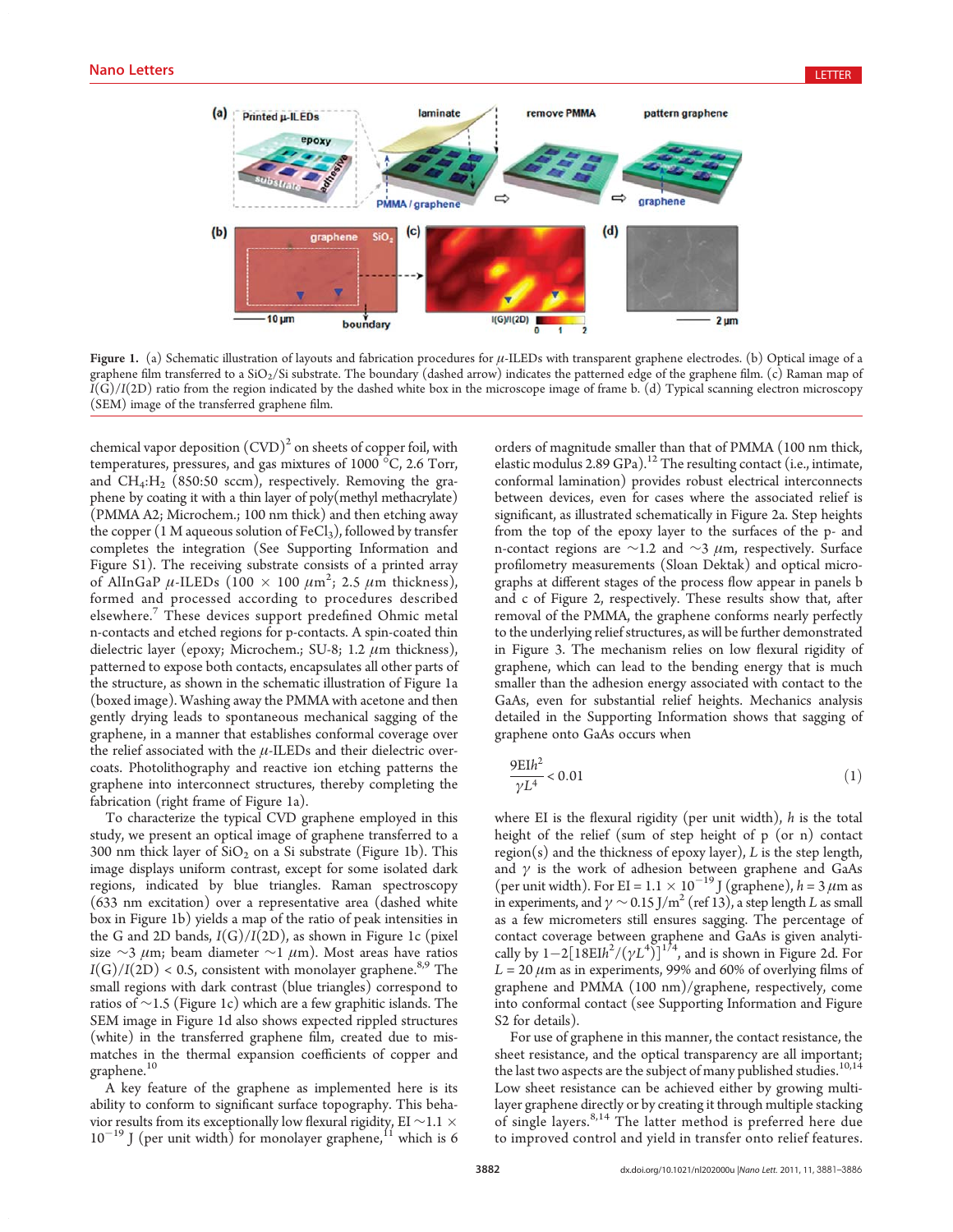

Figure 2. (a) Schematic illustration of  $\mu$ -ILEDs with thin layers of epoxy interlayer dielectrics showing recessed features at the p and n contacts. (b) Surface profiles of the device regions at different stages of the fabrication: bottom, contact regions exposed through a thin layer of epoxy; middle, laminated with a thin bilayer of PMMA/graphene; top, after removing the PMMA. The illustration at the bottom shows the corresponding layout of the μ-ILED device. (c) Optical images of μ-ILEDs at different stages corresponding to the data of frame b. Insets provide magnified views of individual devices. (d) Scaling of the contact coverage as a function of a dimensionless combination of flexural rigidity EI, total height of the underyling relief  $h$ , width of the p (or n) contact region(s) L, and work of adhesion γ. (e) Resistance of films with different numbers of transferred graphene layers (N<sub>S</sub> = 1, 2, and 4) as a function of four channel lengths. The inset provides an optical image of the four-probe geometry on patterned graphene. (f) Sheet resistance of films  $(R<sub>S</sub>)$  as a function of  $N_{\rm s}$ , averaged over each of the four data points from (e). The inset provides predicted (dashed line), calculated (triangles), and measured (circles) transmittances of graphene films with different numbers of layers, at a wavelength of 670 nm.

To evaluate properties of stacked films after transfer of different numbers of layers  $(N<sub>S</sub>)$ , Raman spectroscopy was performed for  $N<sub>S</sub> =1$ , 2, and 4 as shown in Figure S3a in the Supporting Information. The results are consistent with a recent report by Bae et al.<sup>10</sup> suggesting that physical properties of monolayer graphene persist in such stacks, unlike the behavior of exfoliated multilayers, where the mobility decreases with increasing layer number (see Supporting Information for details).<sup>9</sup>

To examine the electrical characteristics of graphene films and to establish their suitability for use as interconnects, we fabricated four-probe geometries with various widths (W) and lengths (L), defined by photolithography and etching. Here, contacts consist of a bilayer of Ti (2 nm)/Au (40 nm), as shown in the inset of Figure 2e. Current flows through the two outer electrodes  $(I_a)$ , and the voltage drop is measured across the inner two electrodes  $(V_r)$  as indicated by labels in the inset. Figure 2e presents the resistance as a function of channel length for  $N_s = 1$ , 2, and 4 with  $W = 50 \mu m$ . For each case, the resistance linearly increases with channel length. The slopes of the linear region indicate that the resistance per unit length (for the given  $W$ ) decreases monotonically from  $\sim$ 43.3  $\Omega/\mu$ m for N<sub>S</sub> = 1 to  $\sim$ 20.8  $\Omega/\mu$ m for N<sub>S</sub> = 2 and to ~11.2  $\Omega/\mu$ m for N<sub>S</sub> = 4, thereby illustrating the ability to scale the resistances into ranges needed for practical use. The corresponding sheet resistance,  $R<sub>S</sub>$ , as a function of  $N<sub>S</sub>$  appears in Figure 2f. The results suggest that  $R<sub>S</sub>$ decreases by as much as a factor of 5 as  $N<sub>S</sub>$  increases from 1 to 4, which is lower than expected based on simple considerations but is consistent with previous reports.<sup>10,14</sup> Possible explanations of this behavior could be due to upper layers of graphene bridging cracks in underlying layers or due to an increase in the charge carrier concentration after multiple transfers caused by intercalated impurities or trapped oxygen and water molecules. Using the dependence of  $R_S$  on  $N_S$ , it is possible to estimate the variation of optical transmittance, T, with  $N_{\rm S}$ , if we assume that the optical conductivity for Dirac fermions in graphene is a universal constant,  $G_{\text{OP}} = e^2/4\hbar \ (=6.08 \times 10^{-5} \,\Omega^{-1})$ , where e and  $\hbar$  are the elementary charge and Planck's constant, respectively. In this case, T is also universal, given by  $T = (1 +$  $N_S Z_0 G_{\text{OP}}/2$ <sup>-2</sup>  $\approx (1 - 0.025636 N_S)$ , where  $Z_0$  (=377  $\Omega$ ) is the vacuum impedance.<sup>15,16</sup> The value of  $T$  predicted in this manner appears in the inset of Figure 2f as a dashed line. To relate an effective  $N_S$  to  $R_S$ , we define,  $N_{\text{Self}} = R_{S1}/R_{SN}$ , where  $R_{SN}$  is  $R_S$ of N-stacked films. By assuming  $N_S = N_{\text{Self}}$ , we obtain data indicated by triangles in the inset of Figure 2f, consistent with theoretical prediction. Measurements of  $T$  at a wavelength of 670 nm, coincident with the emission of our  $\mu$ -ILEDs, also follow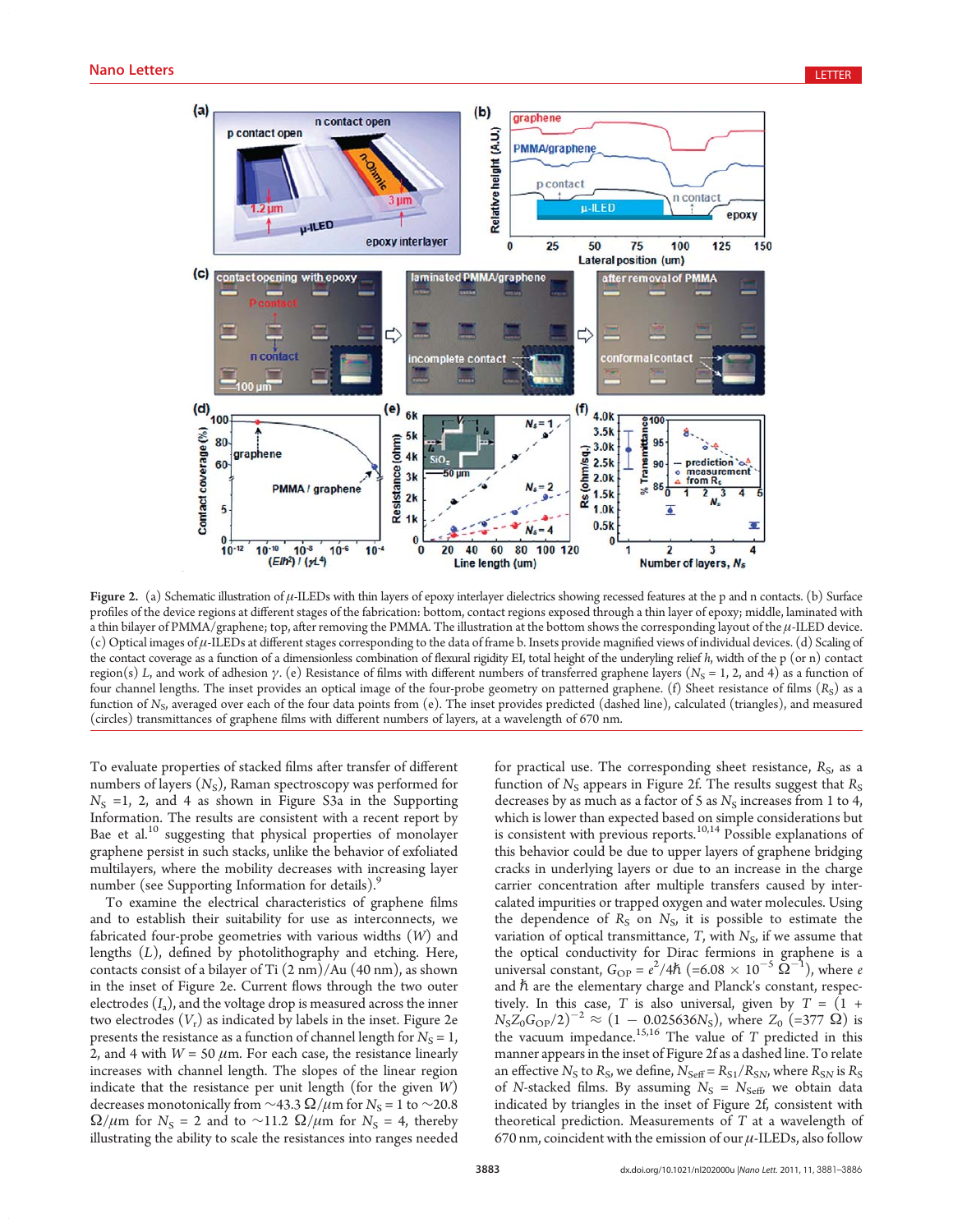

Figure 3. (a) Current-voltage measurements from a single μ-ILED with Ohmic metal contacts (p-contact Pt/Ti/Pt/Au, 10/40/10/50 nm; n-contact Pd/Ge/Au, 5/35/50 nm) and with graphene electrodes and Ohmic contact only for the n-GaAs region, respectively. (b) Current-voltage characteristics evaluated by two-point transmission line method (TLM) to assess the quality of the graphene/p-GaAs contact. The inset provides an image of the test structure used for this measurement. Thin bilayer contacts (Cr/Au, 1 nm/10 nm) were formed directly on the graphene. (c) Current-luminance characteristics of a single  $\mu$ -ILED with metal and graphene electrodes. (d) Optical images of  $\mu$ -ILEDs at different drive currents, with metal (top frames) and graphene (bottom frames) electrodes. (e) Optical microscope images (black and white) showing emission areas corresponding to the results in frame (d). (f) Photographs of an array of  $4 \times 6 \mu$ -ILEDs with graphene interconnects, with (top) and without (bottom) external lighting. This device was formed on a glass substrate. The photograph in the right frame highlights the high level of transparency that is possible with graphene interconnects.

expectation as shown in the inset of Figure 2f (see Figure S3b in the Supporting Information for transmittance in the entire visible range). A stacked graphene film with  $N<sub>S</sub> = 4$  exhibits transparency as high as  $T \sim 90\%$  with  $R_S \sim 480 \Omega/s$  quare.

Figure 3 provides electrical and optical properties of a single  $\mu$ -ILED with graphene top electrodes ( $N_{\rm s}$  = 3), and overall structure shown in Figure 2a. As illustrated in Figure 3a, the  $\mu$ -ILED with a graphene p-contact and without any Ohmic contact metal, exhibits a turn-on voltage (at  $I = 20 \mu A$ ) that is ∼0.3 V higher and a slope ( $\sim$ 1/R) that is substantially lower than an otherwise identical  $\mu$ -ILED with Ohmic metal p-contacts.<sup>7</sup> Measurement of contact resistance with the two-point transmission line method (TLM, optical microscope in the inset of Figure 3b) reveals non-Ohmic behavior of a graphene p-contact as shown in Figure 3b. Despite these nonideal features, the associated optical output power is enhanced with the graphene electrode, as shown in Figure 3c, due to its high level of transparency. For comparison, photographs and optical microscope images of these two types of  $\mu$ -ILEDs at different drive currents appear in panels d and e of Figure 3, respectively.

Beyond single device demonstrations, graphene used in this manner can interconnect many  $\mu$ -ILEDs in a scalable fashion, as shown in Figure 3f. The upper and lower images in Figure 3f correspond to a 4  $\times$  6 array of  $\mu$ -ILEDs on a glass substrate, driven at a current of 1 mA. The uniform emission characteristics indicate that all devices have similar intimate contacts with graphene and uniform distribution of resistance across the overall system of interconnects.

The right frame of Figure 3f provides a magnified view of the white boxed region in the top frame of Figure 3d, to illustrate the high level of transparency provided by the graphene (see also Figure S5a, Supporting Information). As expected, the current-voltage (I-V) characteristics of such array devices (Figure S5b, Supporting Information) show higher takeoff voltages and lower slopes, compared to those of similar arrays with metal interconnects (Cr/Au, 30/500 nm), due to higher contact and sheet resistances for the graphene case. Graphene films with higher  $N_{\rm S}$ , used in combination with ultrathin metal Ohmic p-contacts, can lead to improvements in these properties.<sup>17</sup>

The favorable mechanics of graphene represent a key advantage over traditional TCOs. To illustrate the compatibility of graphene interconnects with advanced, stretchable forms $18-20$  of semiconductor devices, we built arrays of  $\mu$ -ILEDs interconnected by graphene traces in optimized, noncoplanar serpentine shapes.<sup>21</sup> The shapes and layouts of the interconnects were designed to minimize material strains due to extensional deformations. Details appear in the schematic illustrations of Figure S6 (Supporting Information). Adapted versions of processes and strategies for dual transfer printing<sup>22</sup> can be applied in this case. The designs involve series connections of  $\mu$ -ILEDs using graphene with photopatterned layers of epoxy on top and bottom in a manner that places the graphene near the neutral mechanical plane.<sup>22</sup> Figure 4a and Figure S7a (Supporting Information) present optical images of a resulting device on a sheet of PDMS ( $\sim$ 400  $\mu$ m thick). The inset of Figure 4a highlights the non-coplanar characteristics of the serpentine bridges (see also Figure S7b, Supporting Information). The top and bottom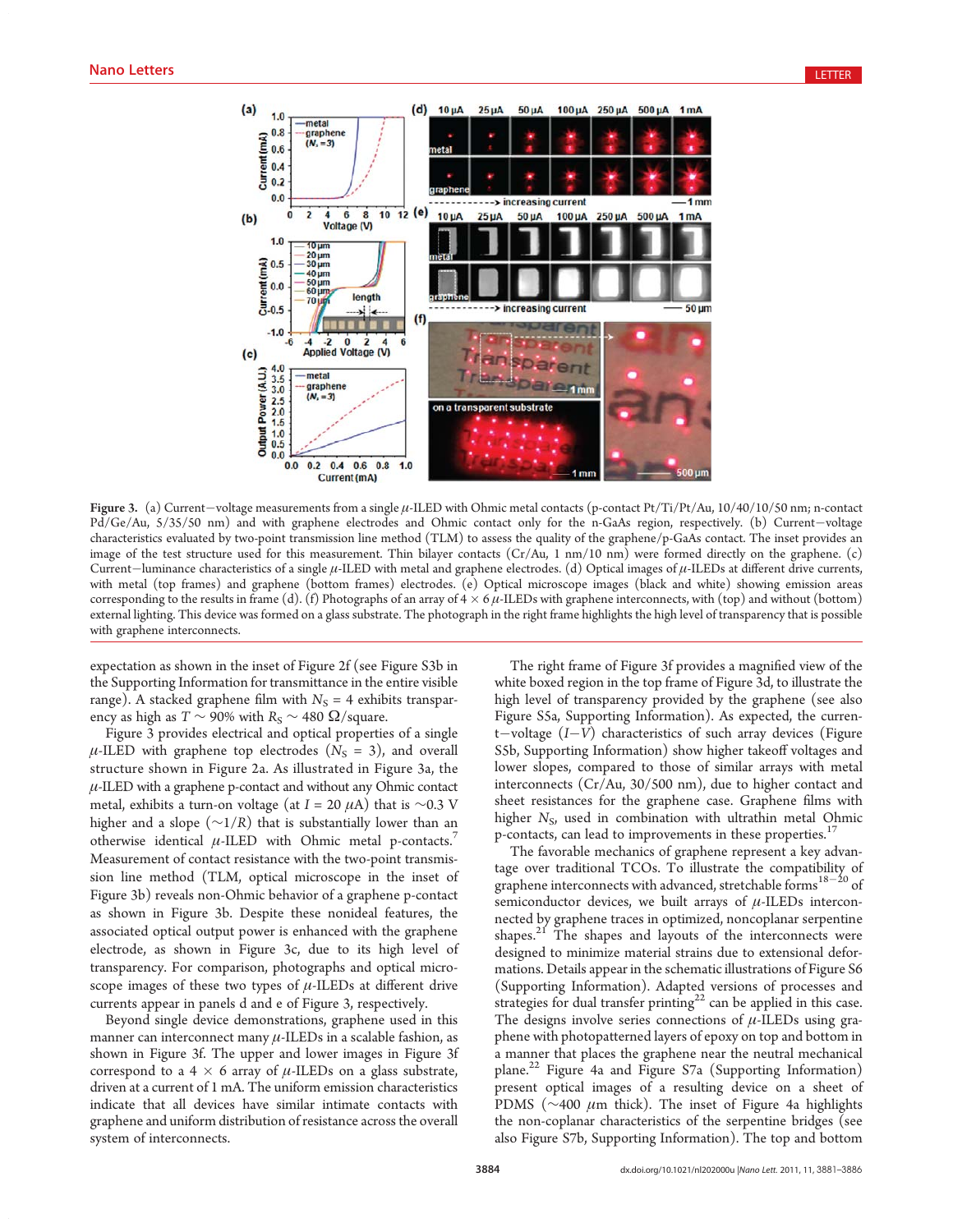

Figure 4. (a) Optical image of a 4  $\times$  6 array of  $\mu$ -ILEDs with noncoplanar serpentine graphene interconnect bridges on a thin (~400  $\mu$ m) slab of PDMS in its off state. The inset provides a magnified view of (a). (b) Optical images of a stretchable  $4 \times 6$  array of  $\mu$ -ILEDs before (top frame) and after (bottom frame) stretching along the horizontal direction. The left and right frames were collected with and without external lighting, respectively. (c) Optical microscope images of four pixels in a μ-ILEDs array with serpentine graphene interconnects before (left frame) and after (right frame) stretching along the horizontal direction. The top and bottom frames were collected with and without external lighting. (d) Current-voltage characteristics of this array measured in various stretching conditions along the horizontal direction. (e) Strain distributions determined by 3D finite-element model (FEM) for the cases corresponding to frames in (c).

frame of Figure 4b show the device undeformed (∼18% prestrain) and under uniaxial tensile stretching to a strain of ∼85%, respectively (Movie S1, Supporting Information). Uniform and constant emission characteristics are clearly observable both with (left frame) and without (right frame) external illumination. The maximum stretching before mechanical failure is ∼106%; this limit is shown in the optical microscope images of Figure 4c. No noticeable changes in the  $I-V$  characteristics are observed with various stretching conditions up to 100% (Figure 4d), thereby indicating that strains in this range are effectively accommodated by in- and out-of-plane conformational changes in the graphene serpentines, encapsulated by top and bottom layers of epoxy in a manner that avoids any significant deformation of the brittle  $\mu$ -ILEDs. Additionally, finite element modeling indicates peak strains in the graphene interconnect layer and in the GaAs of active islands were >330 times smaller than the applied strain as shown in Figure 4e. The maximum strains are only 0.049% in graphene and 0.028% in GaAs for applied biaxial prestrain of 18%. For applied external strains of 106% along the horizontal direction, the maximum strains are 0.38% and 0.12% in graphene and GaAs, respectively (see Supporting Information and Figure S8 for details).

In conclusion, this work demonstrates an unusual type of  $\mu$ -ILED module with graphene interconnects, formed via simple top-down lamination of graphene films onto the structured surfaces of active device arrays. This approach exploits capillarity and generalized adhesion forces to drive conformal contact

between the graphene and the devices, in a manner that is compatible with process and design strategies for conventional thin film technologies and stretchable arrays. These attributes suggest the potential for applications in certain existing and emerging uses of LEDs in information display, biomedical devices, and others.

# **ASSOCIATED CONTENT**

**6** Supporting Information. Details about the preparation of CVD-grown graphene, theoretical modeling, Raman spectroscopy of stacked graphene, back gate effect, and FEM simulations. This material is available free of charge via the Internet at http://pubs.acs.org/.

### **NO AUTHOR INFORMATION**

Corresponding Author

\*E-mail: jrogers@illinois.edu.

# Author Contributions

These authors contributed equally.

#### **ACKNOWLEDGMENT**

We thank S. Lee and J. D. Sulkin for help with transmittance and the luminance-current-voltage measurements, respectively. This material is based upon work supported by a National